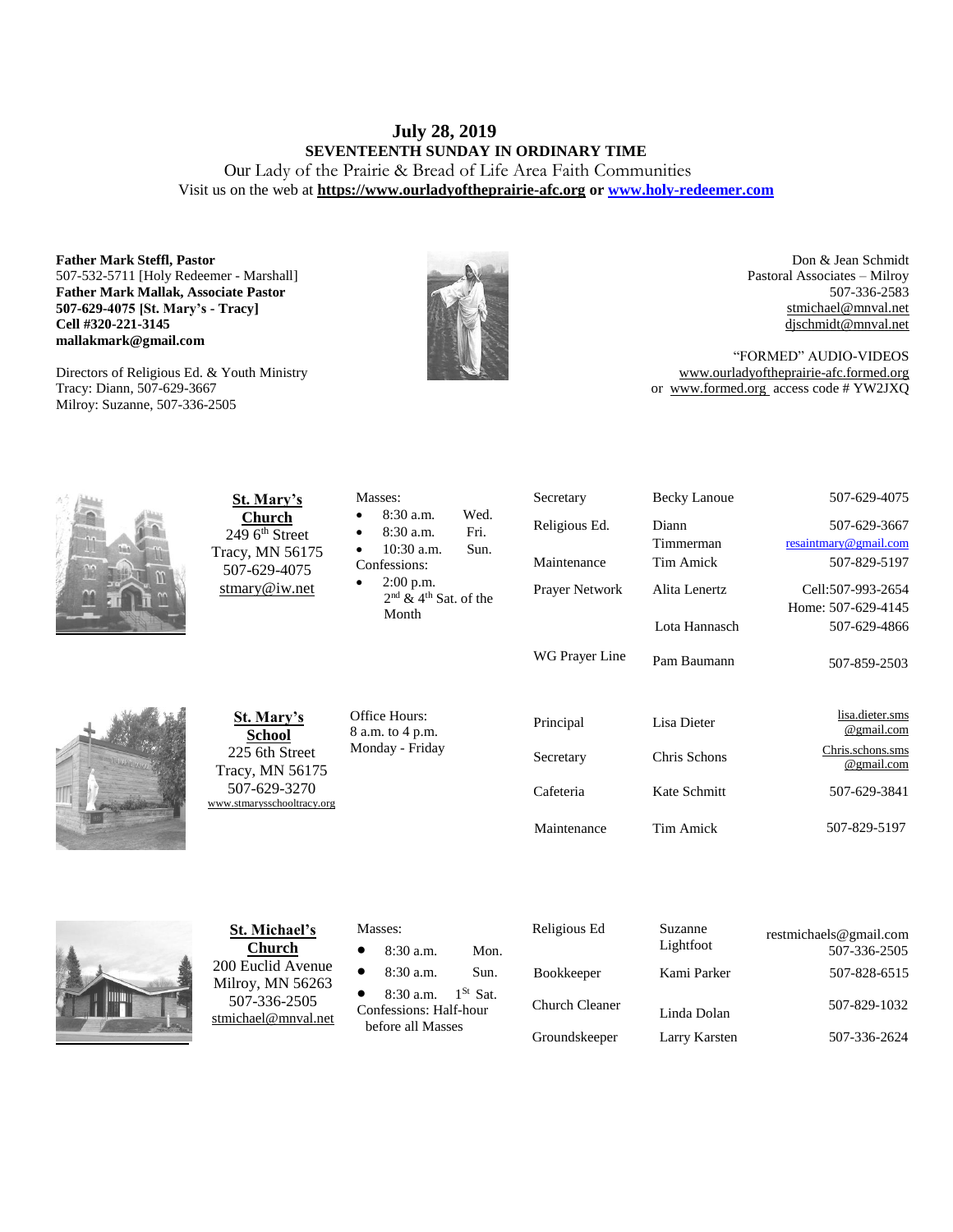## **UP COMING AT OUR LADY OF THE PRAIRIE AREA FAITH COMMUNITY:**

| Sun. July 28  | SEVENTEENTH SUNDAY IN ORDINARY TIME |                                                                 |  |  |
|---------------|-------------------------------------|-----------------------------------------------------------------|--|--|
|               | 8:00 a.m.<br>8:30a.m.               | <b>Confessions at St. Michael's in Milroy</b>                   |  |  |
|               |                                     | Mass at St. Michael's in Milroy<br>$+$ David Mann               |  |  |
|               | <u>10:00 a.m.</u>                   | <b>CCW Rosary at St. Mary's in Tracy</b>                        |  |  |
|               | 10:30 a.m.                          | Mass at St. Mary's in Tracy                                     |  |  |
|               |                                     | +Deborah Larson                                                 |  |  |
| Mon. July 29  | 8:30a.m.                            | Mass at St. Michael's in Milroy                                 |  |  |
|               |                                     | +David Louwagie                                                 |  |  |
| Tues. July 30 |                                     | Healing & Deliverance Prayer Day at St. Michael's in Milroy     |  |  |
| Wed. July 31  | 8:30a.m.                            | Mass at St. Mary's in Tracy                                     |  |  |
|               |                                     | $+ Roger VanOverbeke$                                           |  |  |
| Thur. Aug. 1  | $8 - N$ oon                         | <b>Adoration at St. Michael's in Milroy</b>                     |  |  |
|               | 8:30 a.m.                           | <b>Mass at Country View in Walnut Grove</b><br>+DeLores Swenson |  |  |
|               | 1:30 p.m.                           | Mass at O'Brien in Tracy                                        |  |  |
|               |                                     | +Allan & MaryJane Hammerschmidt                                 |  |  |
| Fri. Aug. 2   | <b>FIRST FRIDAY</b>                 |                                                                 |  |  |
|               | 8:30a.m.                            | Mass at St. Mary's in Tracy                                     |  |  |
|               |                                     | +Anna Mae Mickelson                                             |  |  |
|               | $9-12:30$ p.m.                      | <b>Eucharistic Adoration at St. Mary's in Tracy</b>             |  |  |
|               | 12:30 p.m.                          | Benediction of the Blessed Sacrament at St. Mary's in Tracy     |  |  |
| Sat. Aug. 3   | <b>FIRST SATURDAY</b>               |                                                                 |  |  |
|               | <b>No Mass in Milroy</b>            |                                                                 |  |  |
| Sun. Aug. 4   | EIGHTEENTH SUNDAY IN ORDINARY TIME  |                                                                 |  |  |
|               | 8:00 a.m.                           | <b>Confessions at St. Michael's in Milroy</b>                   |  |  |
|               | 8:30 a.m.                           | Mass at St. Michael's in Milroy                                 |  |  |
|               |                                     | +Ed Maroney Family                                              |  |  |
|               | <u>10:00 a.m.</u><br>10:30 a.m.     | <b>CCW Rosary at St. Mary's in Tracy</b>                        |  |  |
|               |                                     | Mass at St. Mary's in Tracy<br>+Roger Mickelson                 |  |  |
|               |                                     |                                                                 |  |  |

**Baptisms:** Contact Priest to set up a date.

**Marriages:** Contact Priest at least six months in advance of proposed wedding date. **Hospitalized or ill parishioners**: Contact Priest. **New Ulm Diocese Catholic Charities:** Counseling & Adoptions toll-free 1-866-670-5163

**Prayer Network prayers for healing for all the sick and other needs in the area faith community especially:** David Algyer, Kevin & Kim Arnold, Linda Bruns, Loanne Johns Dale, Paul DeSmith, Rachel Ewertz, Mike Foley, Linda Fultz, Phillip Goblish, Rose Goltz, Joanie Gruver, Charles Hannasch, Glad Henning, Joseph Horner, Kristen Peterson Kaiser, Bob Kirsh, Mae Kirsh, Elise Lanoue, Mark Lutterman, Rodney Maguire, Bob McCoy, Amy Perlenfein, Bonnie Schirlinger, Audrey Sik, Neil Steninkamp, Mike Thomas, Christina VanDeWiele, Maurice VanDeWiele, Tammy Weber, Sloan Wohlman, Woman with ALS, & special intentions for 3 families and someone having surgery. *If you know of someone who should be now removed from the sick list, please let the rectory know. Names will be left on the list for 1 month and then taken off, if you wish them put on again please contact the office we will gladly put them on again.*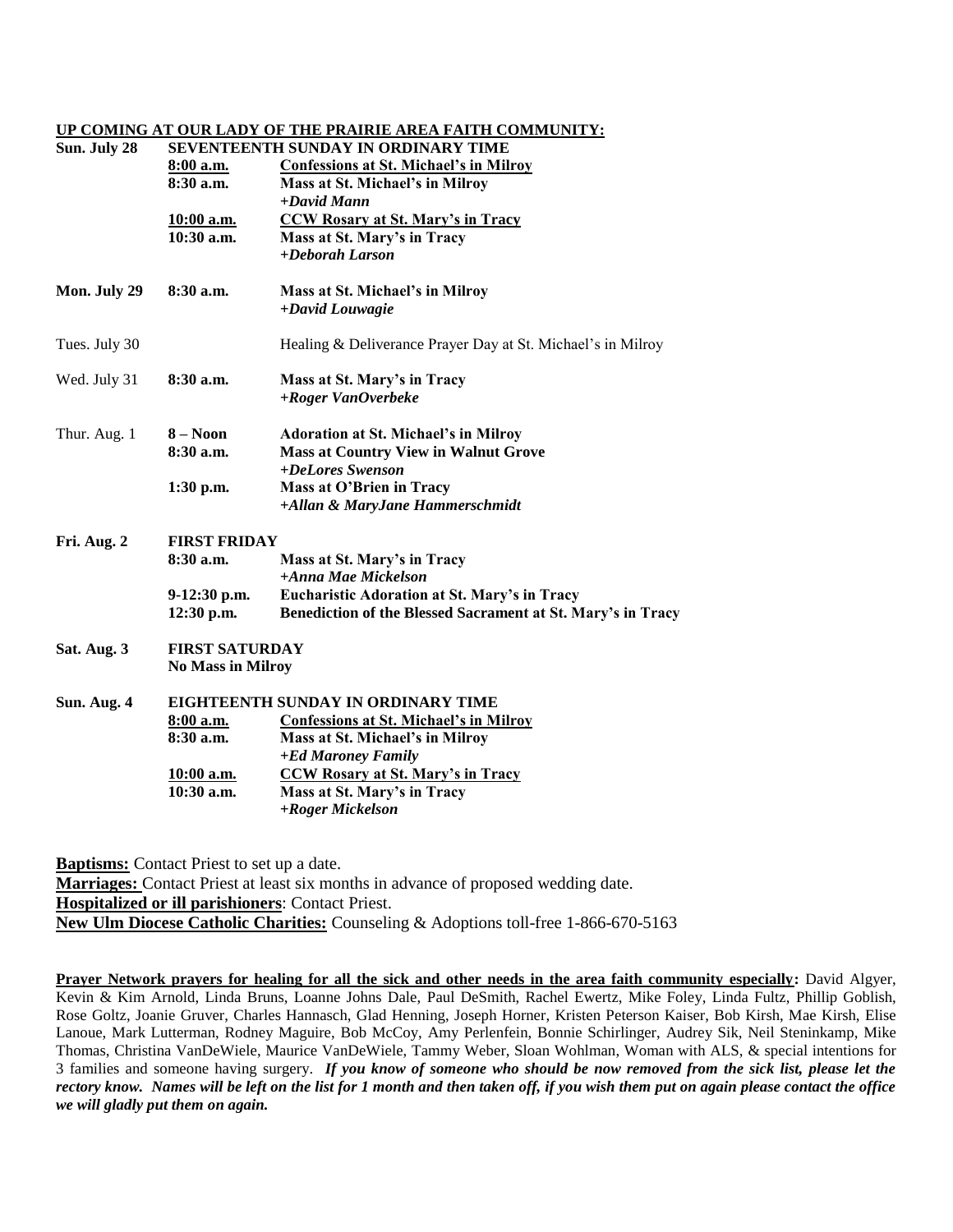**Pray for safety for all those serving in the military from our families and from our communities especially:** Aaron Moudry, Samantha & Lucas Karnes, Troy Sik, Joe Goodnow, Stuart Stroman, Patrick Carnahan, Brad & Andrea Bond, Travis Davis, Martin Hamsa, Cole DeBlieck, Patricia Baker, Pat Weisbrich, and Troy Baumann.



# **OUR LADY OF THE PRAIRIE FAITH COMMUNITY NEWS:**

**NOTE: PLEASE HAVE ANY ANNOUNCEMENTS FOR THE BULLETIN IN BY WEDNESDAY 10:00 A.M.** PLEASE SEND ALL **BULLETIN INFORMATION TO THE CHURCH OFFICE** - e-mail use[: stmary@iw.net](mailto:stmary@iw.net) or call the office 629-4075.

**IF YOU HAVE ANY INFORMATION FOR THE AFC WEBSITE** – E-MAIL IT TO BECKY LANOUE AT [stmary@iw.net.](mailto:stmary@iw.net)

**DID YOU MISS GETTING THE SUNDAY BULLETIN**?- Feel free to look up the website to find the Sunday Area Faith Community bulletin, the Area Faith Community monthly calendar, and other information at the OUR LADY OF THE PRAIRIE WEBSITE: **https:/[/www.ourladyoftheprairie-afc.org](http://www.ourladyoftheprairie-afc.org/)**.

## **CCW NEWS**

**TRACY: Next Large Function**— St. Agnes: Bonnie Boerboom & Jolynn Johns **Next Small Function –** St. Lillian: Jane Carlson & Carol Buyck **SHEPHERD OF THE FIELD for 2018-19: For St. Mary's in Tracy – Fr. Ron Huberty**, Church of Sts. Peter & Paul, P.O. Box 49, Ivanhoe, MN 56142-0049, Ordination Date July 15, 1990, Birthday June 2. **MILROY**: Next Funeral is Circle 1. **SHEPHERD OF THE FIELD for 2018-19: For St. Michael's in Milroy – Rev. Germain Rademacher, Ridgeway, 720 23<sup>rd</sup> St.** N. Apt. 201, New Ulm, MN 56073,Ordination Feb. 23, 1958, Birthday Dec. 4.



*"MANY MARRIAGES WOULD BE BETTER IF THE HUSBAND AND THE WIFE CLEARLY UNDERSTOOD THAT THEY ARE ON THE SAME SIDE."* **~ ZIG ZIGLAR.** A **Worldwide Marriage Encounter** Weekend restores communication in marriages. The next available Weekends are Sep 14-15, 2019 in Marshall, MN and Nov 15-17, 2019 in OWATONNA, MN. Early registration is highly recommended. For more information visit our website at: **southmnwwme.org** or contact Miki at [applications@southmnwwme.org](mailto:wmandbethnickles@hotmail.com) or 507-227-8229.

**THE 15TH ANNUAL CLASSIC CAR SHOW AND MEN'S CHICKEN DINNER & PARISH FESTIVAL,** at the Church of the Nativity in Cleveland, MN. On Sunday, August 4<sup>th</sup>, we invite everyone to join us in celebrating with a POLKA MASS at 8:30 a.m., followed by more LIVE Music, a Cash Raffle, Great Food, and so much more! Dinner Served 10 am – 1 pm. Food and Fun for all Ages.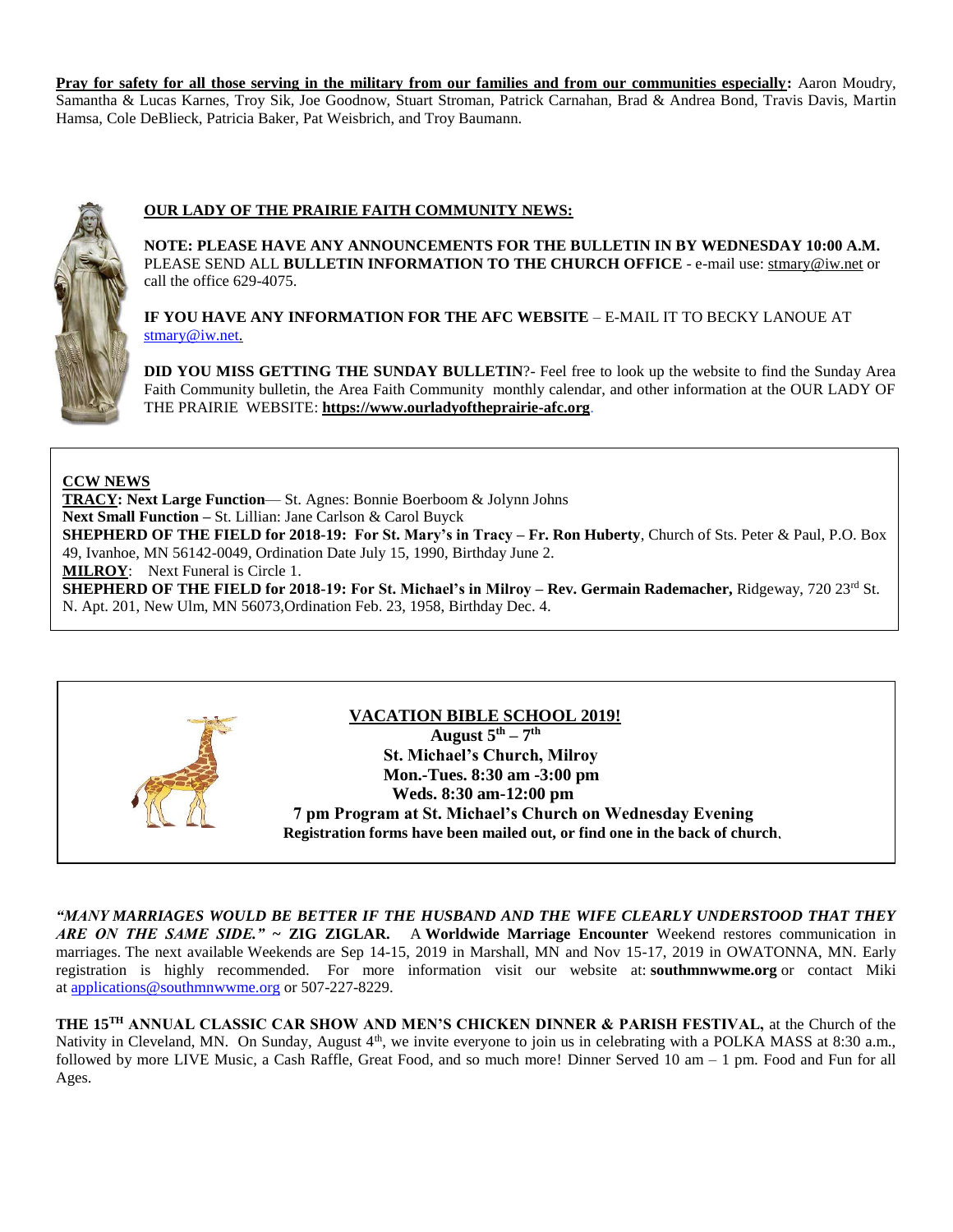**BLOOD DRIVE COMMUNITY CENTER, 330 6<sup>th</sup> St. – Walnut Grove. Monday August 12, 2019, 1:00 p.m. to 6:00 p.m.** To schedule an appointment, please call Maydra Maas at 507-747-2519.

**NACEL OPEN DOOR** is seeking a host family for one of the students that would attend the Tracy High School in the fall, 2019- 2020. Mia of Germany, Sibilla, Serena and Eleonora of Italy, and Khanh of Vietnam. Please contact Julienne Antes at 507-304-2143 for more information and to choose your student.

# **AREA FAITH COMMUNITY RELIGIOUS EDUCATION NEWS**

**CONFIRMATION STUDENTS**: You may hand in your service hours and Mass notes at any time. Additional forms are available in the back of the church. Thanks to the students and sponsors that have gotten started on this. Summer is a great time to work on service hours. Need ideas?? See Suzanne or Diann.

**VACATION BIBLE SCHOOL** is coming to St. Michael's August 5th – 7th. If you have grandchildren, friends or neighbors who are not in our parish who would like to attend, registration forms are in the back of church, please take one and share! Registration forms are also available online on the website:**www.ourladyoftheprairie-afc.org/**

WE ARE GRATEFUL to all our volunteers and donations we have received already! Thank you for your support for this year's VBS!

**IF YOU HAVE A STUDENT** that may be interested in attending Catholic Heart Work Camp next summer, please contact Diann or Suzanne. Registration for CHWC will begin soon! We have opportunities this summer to start earning toward next year's trip! Thanks to the students and parents that worked last week at the Redwood County Fair in the malt wagon. These students earned funds for travel next year; well done!

WE ARE IN NEED OF CATECHISTS for the upcoming 2019-2020 school year. If you are interested in teaching our children, please contact Diann or Suzanne.

# **ST. MARY'S AREA FAITH COMMUNITY CATHOLIC SCHOOL:**

**ALUMINUM CANS FOR THE TECHNOLOGY FUND** for St. Mary's School can be dropped off in the wagon behind St. Mary's Church.

**SCHOOL MEMORIALS** in memory of LaVonne Lutz & Bob Ochocki.

**ST. MARY'S WEEKLY CALENDAR RAFFLE WINNERS**: July 19 - \$100 Desneige Gervais; July 26 - \$100 Frances Haecherl.

**THE SCHOOL WILL BE CLOSED** due to the hallway floors being refinished and that no one will be allowed into the building. The process will start Monday, July 29th and end on Wednesday, July 31st. We ask that you not walk on the floors until Friday, August 2nd.

**WOULD YOU LIKE TO SPONSOR A STUDENT'S TUITION?** Tuition at St. Mary's school is only \$1,925.00 a year for one child, or about \$214 a month. What a great investment in the future! Contact the school or parish office if you would like to help. Thank you

**SUMMER SCRIP SCHEDULE:** Aug. 2 – Pickup Scrip Order at Brockway Clinic by NOON: Aug. 9. Scrip box will be moved back to St. Mary's office Monday, Aug. 19<sup>th</sup>. Scrip Order Due to St. Mary's by 9:00 am: Sept. 6 – Pickup Scrip Order at St. Mary's after 9:00 am: Sept. 13. Any questions, call Mary at 507-828-7930.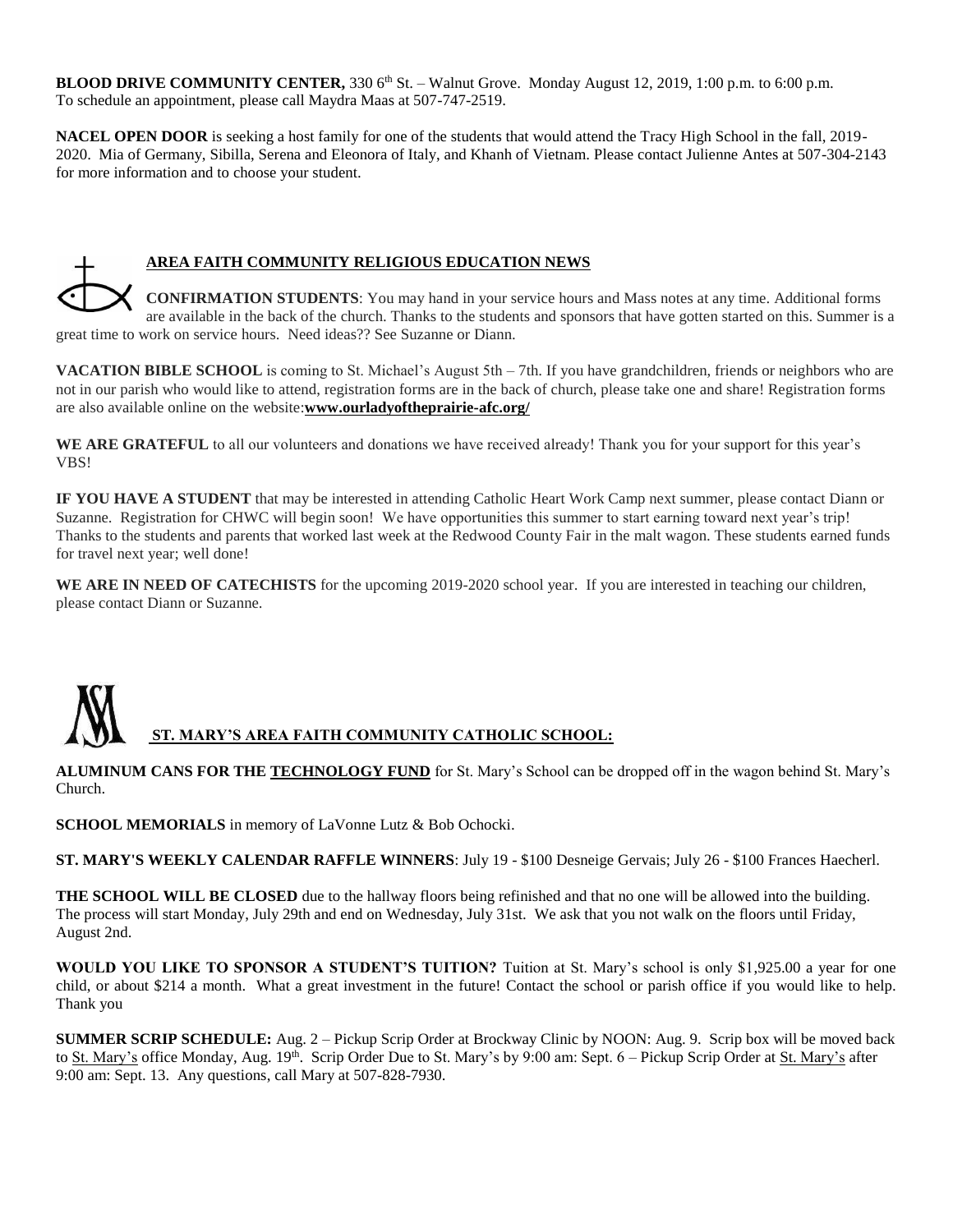

## **NEWS FROM ST. MARY'S IN TRACY**

**LOCKING THE CHURCH**: St. Mary's basement will be locked at about 2:30 p.m. and the upper church about 6 p.m. If you need to get a pie see Jan LaVoy or one of the staff to let you in. If you need to get inside for meetings or other needs, contact Keith Schons 507-629-4289 or Jan LaVoy 507-829-2755 to get the doors opened for you.

**IF YOU ARE UNABLE TO ATTEND CHURCH**, and live in Tracy, you may receive communion weekly. Please contact Jeanine Vandendriessche @ 507- 212- 2018 for information.

## **ST. MARY'S PARISH OFFICE** will be closed on Monday, Aug. 5, 2019.

CCW MEETING on August 8<sup>th</sup> at 6:30 p.m. at the Parish Rectory. President Joanie Woodford.

**PARKING:** We would like to encourage people to begin to use our lot directly behind the church for parking. Please feel free to drive on either side of the rhubarb and park your car. The tree in the center has been taken down and stump will be removed soon. As we use this for parking, please leave a driving space on each side of the rhubarb. Do not block the two drives to this lot. The plan is to eventually gravel this area as funds would allow us to do so.

**KITCHEN PROJECT:** This week the flooring and part of the cabinets are being installed. The countertops are on order and things are moving along. Stop in and check out the progress. Still looking for donations toward new flooring.

**FUNERAL LUNCHEONS DURING THE KITCHEN REMODEL:** The Caboose has been very generous in offering the use of their facility at no cost should there be a funeral at St. Mary's this summer. They will allow us to bring in our salads, cakes and workers. All other food would have to be prepared and purchased through them. This information has been shared with the funeral directors in Tracy. Any questions please call Elise Lanoue. Please support and say thank you to Diane, John and Doug for their generosity and understanding of our situation.

## **MONTH SEVEN** - - **Developing Baby – Spiritual Adoptions.**

**"I can look around!"** Beginning this month the baby uses all four senses. His eyelids open and close and the eyes look around. The baby can hear, taste, touch, cough, yawn and hiccup. He now recognizes his own mother's voice. His grip is even stronger now that it will be after his birth. The hair on his head is growing longer and the downy covering on the rest of his body is disappearing. During this time the baby will receive antibodies from his mother providing him immunity to a wide variety of diseases. He is about 15 inches in length. Thank you for praying!

**PRAYER SHAWL MINISTRY** – More blessed shawls have been moved to the back of Church. A very big thank you to the donors of the latest shawls left at the Rectory. Your continued support of this special ministry is appreciated by the recipients of the blessed shawls. Parishioners, please continue to deliver a prayer shawl to those in need of the comfort they provide. Denise Weedman - Reverence Life Commission.

**COFFEE IS ALWAYS AVAILABLE,** ground & whole beans, \$10/bag. Contact Alita Lenertz, 507-629-4145

| <b>OUR GIFTS TO GOD: July 21, 2019</b> |                      |                               |                          |  |
|----------------------------------------|----------------------|-------------------------------|--------------------------|--|
| <b>Adult:</b> \$1,949.00               | <b>Youth: \$4.00</b> | <b>Loose Plate:</b> $$133.45$ | <b>TOTAL: \$2,086.45</b> |  |
| Total needed/week: \$3,923.07          |                      |                               |                          |  |

**Liturgical Ministers for Sunday, Aug. 4, 2019 at 10:30 a.m. Gifts:** Richard & Ann Krueger **Lectors:** Richard Tuszynski **Cantor:** Kim Schroepfer **Eucharistic Ministers:** Jeanette Lanoue, Jim & Jeanine Vandendriessche, Jolynn Johns, Marianne Boerboom **Servers:** Hallee Roggatz, Brok Roggatz, Mitchell Rolling **Ushers:** Fred Timmerman, Dave Vandendriessche, Gavin Van Moer, Joe Van Moer **Money Counters:** Aug. 6, 2019 – Pat Hansen & Kathy Swift **Prairie View Nursing Home Communions:** Aug. 7 – Dick, Aug. 14 – Linda, Aug. 21 - Rosemary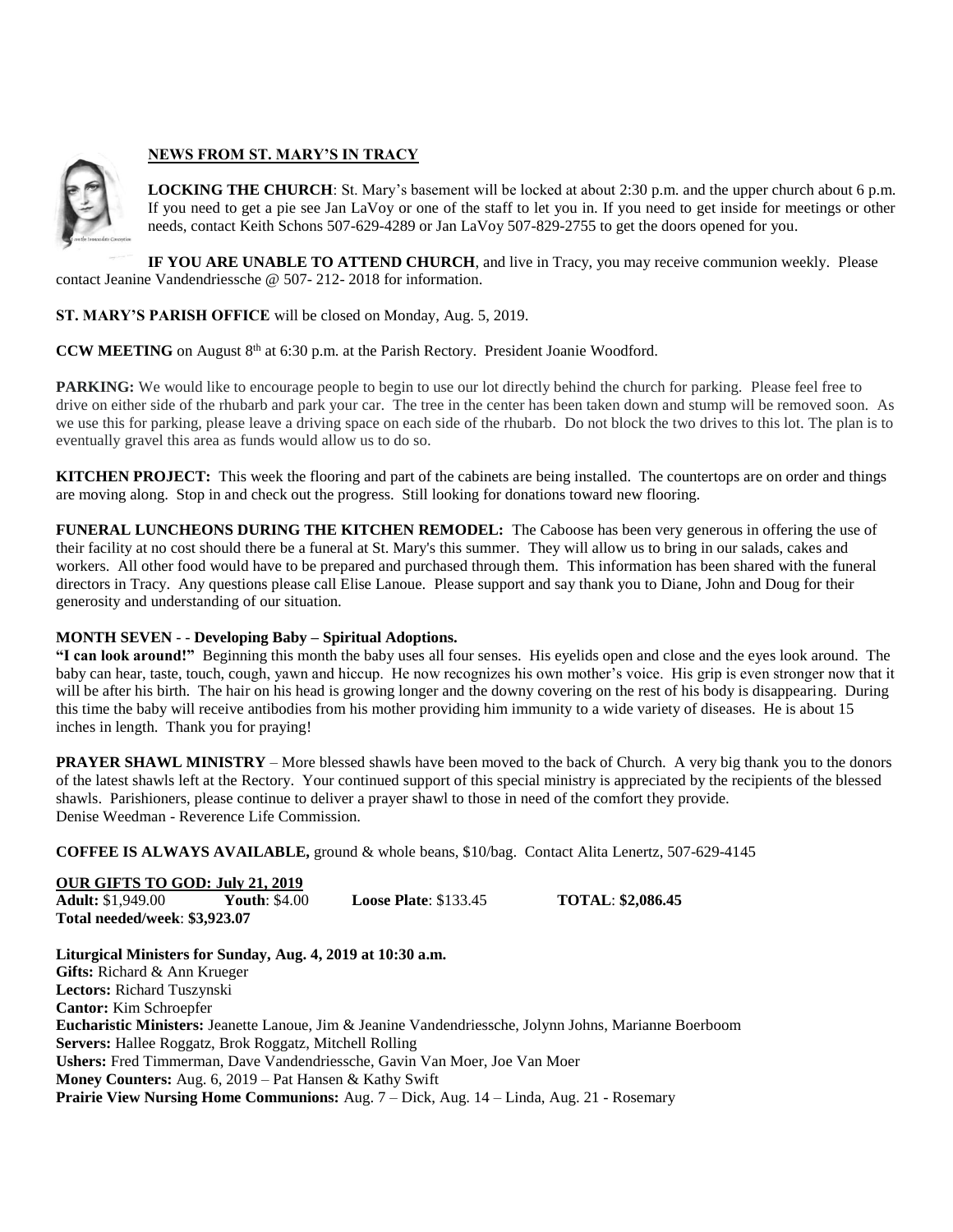

# **NEWS FROM ST. MICHAEL'S IN MILROY**

**ADORATION** is a time of silent reflection and prayer many Catholics practice regularly. It is a time to commune with God, emptying all worries and anxiety out of your heart, body, mind and soul. **Starting the middle of August St. Michael's will have a time slot open for Adoration.** Would you consider spending an hour with Jesus once a week? Please call 507-828-2171 and we can find the time that works for you. **8:00 – Noon**.

**Consider helping with the STUFF THE BUS project**: For the month of July - St. Michael's will be collecting school supplies to help students in the area including public, private & charter schools. A box will be in the entrance of the Church. Thanks for your support.

**Stewardship Report for July 21, 2019 Adult**:  $\frac{$745.00}{$745.00}$  **Student:**  $\frac{$100}{$50}$  **Loose Plate:**  $\frac{$111.00}{$111.00}$  **TOTAL:** \$856.00 **Total needed/week: \$1,500.00**

**Liturgical Ministers for Sunday, Aug. 4, 2019 at 8:30 a.m. Gifts:** Stacy Schuh Family **Organist:** Doris Cauwels **Cantor:** Camille Dolan & Margaret Dolan **Lector:** Neil Dolan **EHMC:** Angie Orren, Moses Dolan, Evy Dolan, Ben Lightfoot, Alice Vroman, Eli Welu **Servers:** Tianna Karsten, Kayla Kesteloot, Noah Kesteloot **Ushers:** Ken Parker, Mike Baune, Ben Lightfoot, Dick Vroman **Money Counters:** Becky & Joe Lanoue, Jane Louwagie, Dean & Alice Vroman